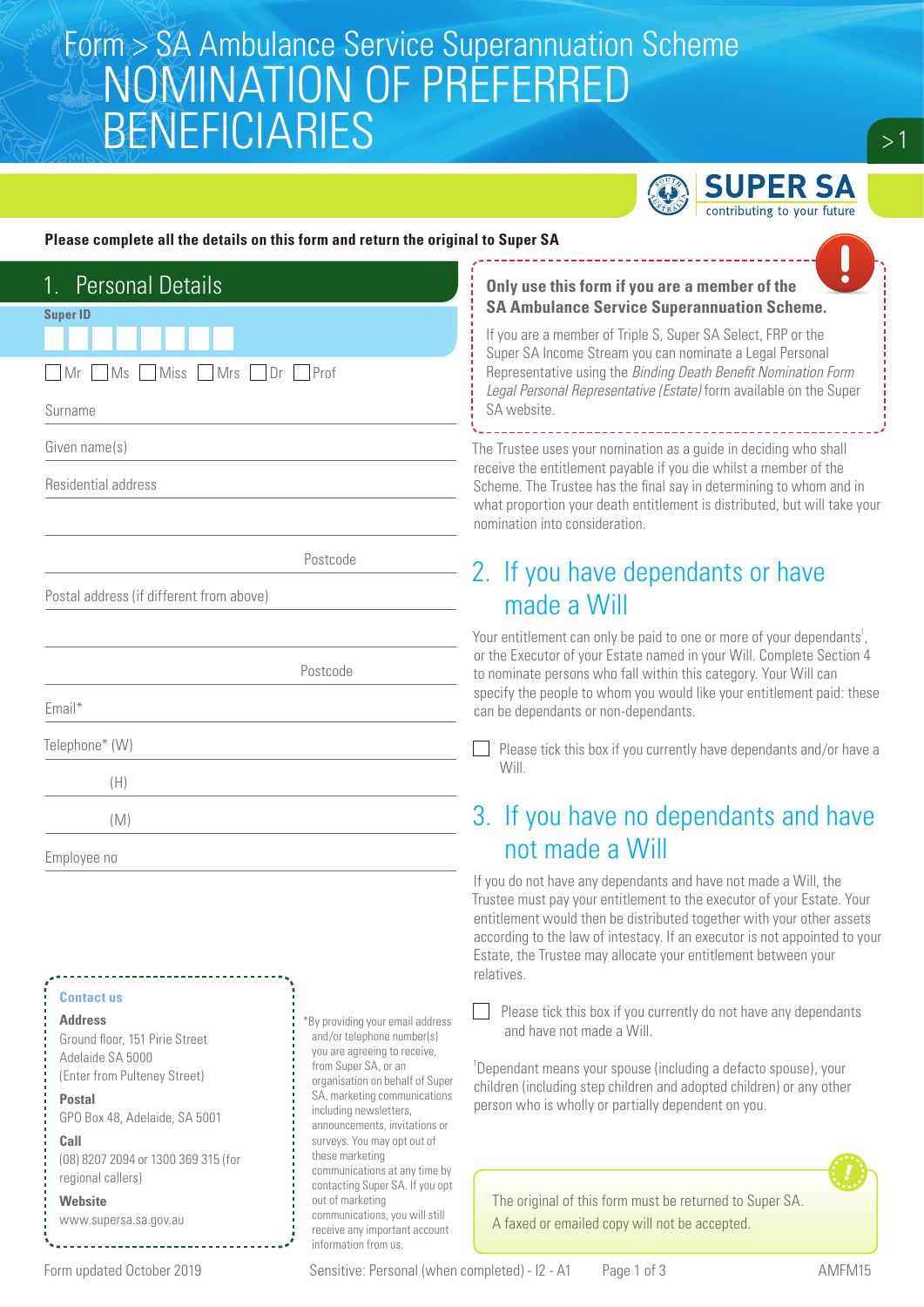# Form > SA Ambulance Service Superannuation Scheme<br>A CNOMINIATIONI OF DREEERRED NOMINATION OF PREFERRED BENEFICIARIES



**Please complete all the details on this form and return the original to Super SA**

## 4. Nomination of Beneficiaries

If you nominate persons other than as described in Sections 2 and 3, your nomination will be invalid. Please note that you cannot nominate charities or any similar organisations. If more than one person is nominated, please indicate the relevant percentage of the entitlement to apply (these percentages must total 100%).

**It is important that you remember to update your nominated beneficiaries and your Will as your personal circumstances change.**

| If I die while a member of the Scheme, I would like to<br>nominate the following dependants to be considered by<br>the Trustee for distribution of any entitlement. | Proportion of<br>benefit (%) | Relationship to you<br>(eg spouse, child) |
|---------------------------------------------------------------------------------------------------------------------------------------------------------------------|------------------------------|-------------------------------------------|
| Name:                                                                                                                                                               |                              |                                           |
| Address:                                                                                                                                                            |                              |                                           |
|                                                                                                                                                                     |                              |                                           |
| Name:                                                                                                                                                               |                              |                                           |
| Address:                                                                                                                                                            |                              |                                           |
|                                                                                                                                                                     |                              |                                           |
| Name:                                                                                                                                                               |                              |                                           |
| Address:                                                                                                                                                            |                              |                                           |
|                                                                                                                                                                     |                              |                                           |
| Name:                                                                                                                                                               |                              |                                           |
| Address:                                                                                                                                                            |                              |                                           |
|                                                                                                                                                                     |                              |                                           |
|                                                                                                                                                                     |                              |                                           |
| Name:                                                                                                                                                               |                              |                                           |
| Address:                                                                                                                                                            |                              |                                           |
|                                                                                                                                                                     |                              |                                           |
|                                                                                                                                                                     |                              |                                           |